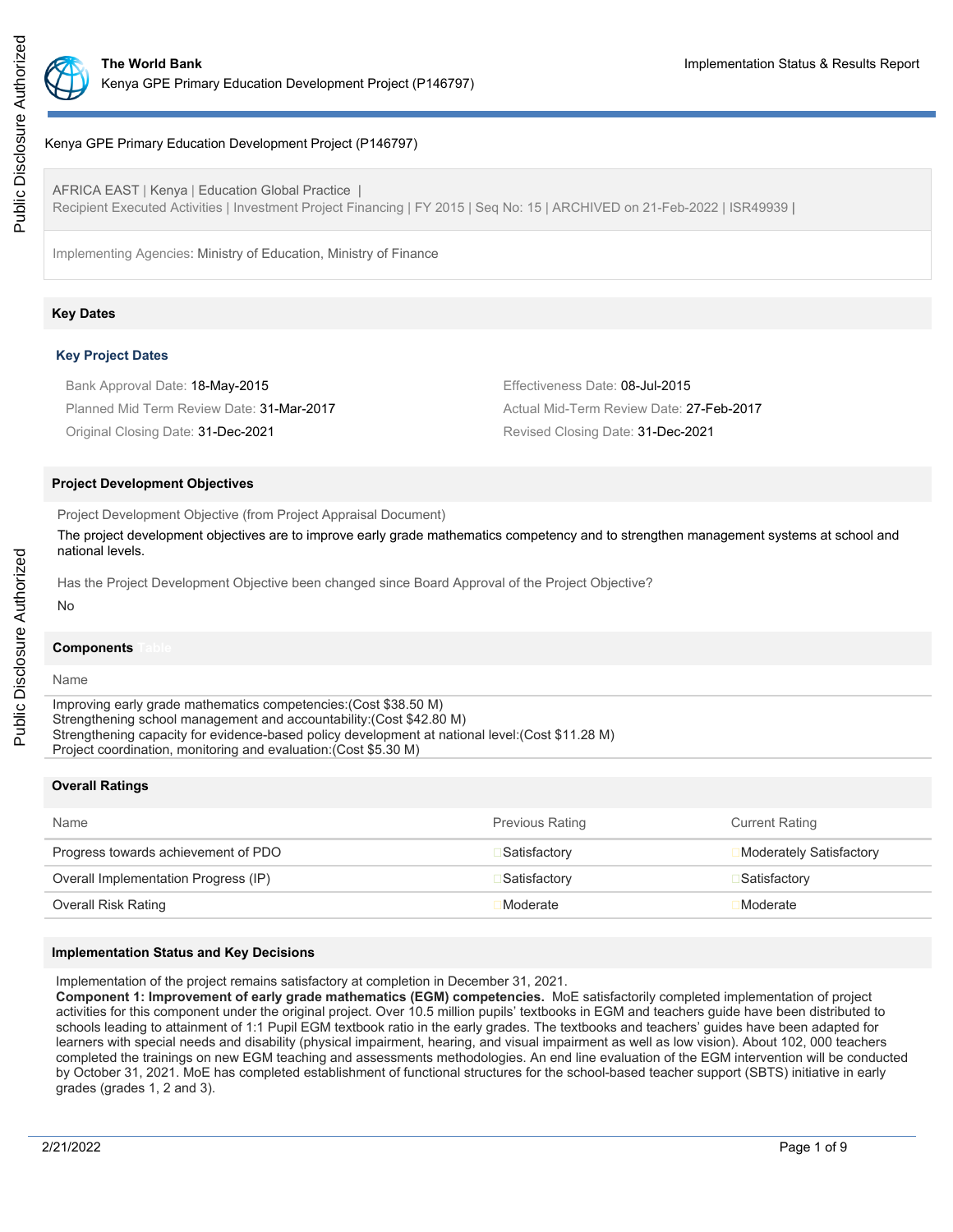**Component 2: Strengthening school management and accountability.** MoE completed implementation of the main activities for this component under the original project. For example, primary schools can access school specific KCPE analysis reports on www.knec.ac.ke. Training was conducted on the utilization of these reports by the schools. The project supported development of the updated Teacher Performance and Appraisal Development (TPAD) processes and tools. Implementation of the school grants was completed, and an independent evaluation conducted in 2020 to assess the process for implementation of the School grants pilot and the achieved results. The evaluation concluded that the school grants were efficiently utilized. MoE adopted new policy guidelines for management and accountability of the student's capitation grants, and conducted relevant trainings targeting County and sub-county-based education officials, as well as all head teachers and School committees/Boards of management members in public primary schools. The policy guidelines are based on lessons learned from the school grants pilot , and are aimed at strengthening management and accountability approaches for the regular Government supported student's capitation grants in all primary schools. **Component 3: Strengthening capacity for evidence-based policy development at national level.** All the key results for this component were achieved under the original project. Key achievements include development of the current National education strategy; strengthening of the National learning assessment framework and tools; development of the National Education Qualification Framework and related reporting tools; ongoing revamping of the National Education Management information System (NEMIS); For the Additional Financing (AF) activities, data collection is completed for the 2019 and 2020, and analysis is ongoing. The 2020 data will have gaps in indicators such as school enrollments since the schools were closed for about 9 months because of the pandemic. Capacity building of target staff at the National Assessment Centre (NAC) was completed.

**Component 4: Project coordination, communication monitoring & evaluation.** Overall, project management remains satisfactory. The PCU undertook major activities for this Components including monitoring, safeguards and fiduciary actions , studies and evaluations.The PCU is supported by the National Project Steering Committee (NPSC) chaired by the Cabinet Secretary and County based project technical committees.

#### **Risks**

#### **Systematic Operations Risk-rating Tool**

| <b>Risk Category</b>                                            | Rating at Approval | <b>Previous Rating</b>                              | <b>Current Rating</b> |
|-----------------------------------------------------------------|--------------------|-----------------------------------------------------|-----------------------|
| <b>Political and Governance</b>                                 | --                 | <b>Moderate</b>                                     | <b>Moderate</b>       |
| Macroeconomic                                                   | $- -$              | $\square$ Low                                       | $\square$ Low         |
| Sector Strategies and Policies                                  | $- -$              | $\square$ Low                                       | $\square$ Low         |
| Technical Design of Project or Program                          | --                 | <b>Moderate</b>                                     | <b>■Moderate</b>      |
| Institutional Capacity for Implementation and<br>Sustainability | $- -$              | <b>Moderate</b>                                     | <b>Moderate</b>       |
| Fiduciary                                                       | $- -$              | <b>Moderate</b>                                     | <b>Moderate</b>       |
| <b>Environment and Social</b>                                   | --                 | $\square$ Low                                       | $\square$ Low         |
| <b>Stakeholders</b>                                             | $- -$              | $\square$ Low                                       | $\square$ Low         |
| Other                                                           | $- -$              | $\hspace{0.05cm} -\hspace{0.05cm} -\hspace{0.05cm}$ | $-$                   |
| Overall                                                         | --                 | <b>Moderate</b>                                     | <b>Moderate</b>       |

#### **Results**

### **PDO Indicators by Objectives / Outcomes**

Improvement in basic mathematics competency level of Grade 2 pupils (Disaggregated by gender and Per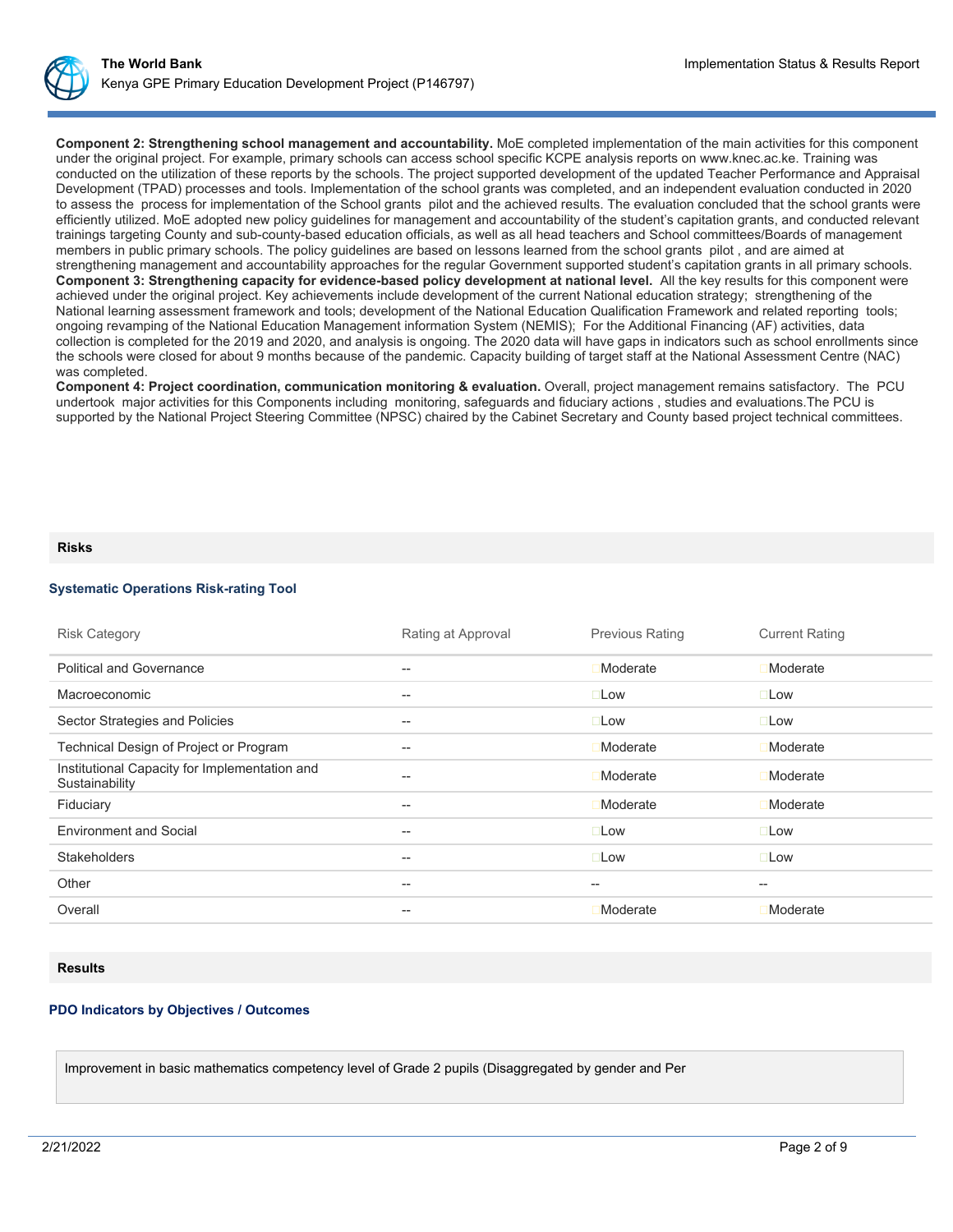

| ► 5% over baseline (Percentage, Custom)                                                                                                                   |                 |                   |                  |             |  |  |
|-----------------------------------------------------------------------------------------------------------------------------------------------------------|-----------------|-------------------|------------------|-------------|--|--|
|                                                                                                                                                           | <b>Baseline</b> | Actual (Previous) | Actual (Current) | End Target  |  |  |
| Value                                                                                                                                                     | 79.10           | 81.90             | 81.50            | 84.10       |  |  |
| Date                                                                                                                                                      | 11-Apr-2017     | 30-Jun-2021       | 31-Dec-2021      | 31-Dec-2021 |  |  |
| An end-line conducted in October 2021 showed a 2.4 percentage point increase over the baseline (79.1 %)<br>at baseline to 81.5 at end line).<br>Comments: |                 |                   |                  |             |  |  |

## Number of participating schools completing top two priorities in the School Improvement Plans (SIPs)

## ►Number of participating schools completing top two priorities in the School Improvement Plan (Number, Custom)

|           | <b>Baseline</b>                                                                                                                                                                                                                                                                                                                                          | Actual (Previous) | Actual (Current) | End Target  |
|-----------|----------------------------------------------------------------------------------------------------------------------------------------------------------------------------------------------------------------------------------------------------------------------------------------------------------------------------------------------------------|-------------------|------------------|-------------|
| Value     | 0.00                                                                                                                                                                                                                                                                                                                                                     | 4.000.00          | 4.000.00         | 4.000.00    |
| Date      | 18-May-2015                                                                                                                                                                                                                                                                                                                                              | 30-Jun-2021       | 31-Dec-2021      | 31-Dec-2021 |
| Comments: | Implementation of the SIP pilot was completed. An independent evaluation of the SIP process<br>was conducted to inform lessons learned in school management and accountability. These lessons<br>informed the new policy quidelines and the related operational manual for management and accountability<br>of the student capitation grants by schools. |                   |                  |             |

EMIS data for primary education published annually from 2016

►EMIS data for primary education published annually from 2016 (Yes/No, Custom)

|           | <b>Baseline</b>              | Actual (Previous)                                                                                    | Actual (Current) | End Target  |
|-----------|------------------------------|------------------------------------------------------------------------------------------------------|------------------|-------------|
| Value     | No                           | Yes                                                                                                  | Yes              | Yes         |
| Date      | 25-Sep-2020                  | 30-Jun-2021                                                                                          | 31-Dec-2021      | 31-Dec-2021 |
| Comments: | The booklets were published. | MoE has completed development of the combined education statistical booklet for 2017, 2018 and 2019. |                  |             |

| National assessment (NASMLA) for standard 3 students conducted and disseminated in 2015 and 2018 (Ye                        |                                  |                                                                                                |                  |             |  |
|-----------------------------------------------------------------------------------------------------------------------------|----------------------------------|------------------------------------------------------------------------------------------------|------------------|-------------|--|
| ▶National assessment (NASMLA) for standard 3 students conducted and disseminated in 2015 and 2018 (Yes/No) (Yes/No, Custom) |                                  |                                                                                                |                  |             |  |
|                                                                                                                             | <b>Baseline</b>                  | Actual (Previous)                                                                              | Actual (Current) | End Target  |  |
| Value                                                                                                                       | No                               | Yes                                                                                            | Yes              | Yes         |  |
| Date                                                                                                                        | 18-May-2015                      | 30-Jun-2021                                                                                    | 31-Dec-2021      | 31-Dec-2021 |  |
| Comments:                                                                                                                   | dialogues held in 2017 and 2019. | 2015 and 2018 NASMLA were conducted and disseminated through the National and County education |                  |             |  |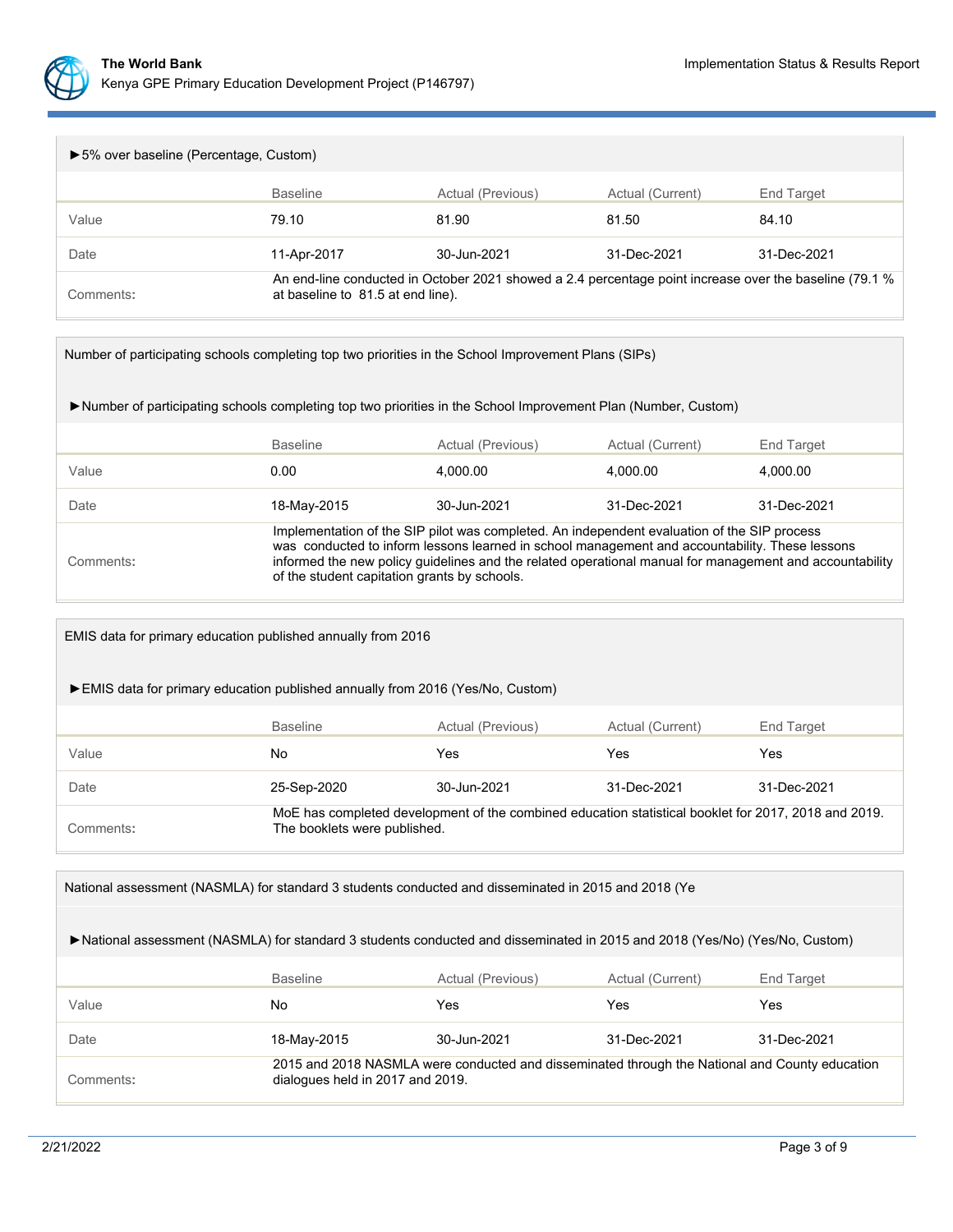

#### **Overall Comments**

Three of the four PDO indicators are fully achieved, while one PDO indicator is partially achieved. Despite the COVID-19 related school closures in 2020, the end line assessment conducted in October 2021 for early grade mathematics, showed a 2.4 percentage increase from the baseline (against a target of 5 percentage increment).

#### **Intermediate Results Indicators by Components**

|                                                                                                                                                                                                                                                                                                                                                                | Number of EGM textbooks distributed to schools (Number, Custom)               |                   |                  |                   |  |
|----------------------------------------------------------------------------------------------------------------------------------------------------------------------------------------------------------------------------------------------------------------------------------------------------------------------------------------------------------------|-------------------------------------------------------------------------------|-------------------|------------------|-------------------|--|
|                                                                                                                                                                                                                                                                                                                                                                | <b>Baseline</b>                                                               | Actual (Previous) | Actual (Current) | <b>End Target</b> |  |
| Value                                                                                                                                                                                                                                                                                                                                                          | 0.00                                                                          | 10,539,073.00     | 10,539,073.00    | 6,000,000.00      |  |
| Date                                                                                                                                                                                                                                                                                                                                                           | 18-May-2015                                                                   | 30-Jun-2021       | 31-Dec-2021      | 31-Dec-2021       |  |
| Cumulatively 10,539,073 books (both pupils' books and teachers' guides) have been distributed to grade<br>1, 2 and 3 leaners, and teachers teaching these grades. The books include instructional materials<br>for learners with special needs in the areas of hearing and physical Impairment, low vision and visually<br>Comments:<br>impaired.              |                                                                               |                   |                  |                   |  |
|                                                                                                                                                                                                                                                                                                                                                                | Number of teachers trained in EGM (Number, Custom)                            |                   |                  |                   |  |
|                                                                                                                                                                                                                                                                                                                                                                | <b>Baseline</b>                                                               | Actual (Previous) | Actual (Current) | End Target        |  |
| Value                                                                                                                                                                                                                                                                                                                                                          | 0.00                                                                          | 102,157.00        | 102,157.00       | 40,000.00         |  |
| Date                                                                                                                                                                                                                                                                                                                                                           | 18-May-2015                                                                   | 30-Jun-2021       | 31-Dec-2021      | 31-Dec-2021       |  |
| From a targeted 40,000 teachers, 102,157 teachers have been trained in EGM methodologies. The<br>training included 7,421 teachers from private schools. Inclusion of these teachers was important since the<br>EGM textbook and methodologies are adopted for the roll out, nation-wide, of the early years Competency<br>Comments:<br>Based Curriculum (CBC). |                                                                               |                   |                  |                   |  |
|                                                                                                                                                                                                                                                                                                                                                                | Number of classroom observations conducted under the project (Number, Custom) |                   |                  |                   |  |
|                                                                                                                                                                                                                                                                                                                                                                |                                                                               |                   |                  |                   |  |
|                                                                                                                                                                                                                                                                                                                                                                | <b>Baseline</b>                                                               | Actual (Previous) | Actual (Current) | End Target        |  |
| Value                                                                                                                                                                                                                                                                                                                                                          | 0.00                                                                          | 31,803.00         | 31,803.00        | 100,000.00        |  |
| Date                                                                                                                                                                                                                                                                                                                                                           | 25-Sep-2020                                                                   | 30-Jun-2021       | 31-Dec-2021      | 31-Dec-2021       |  |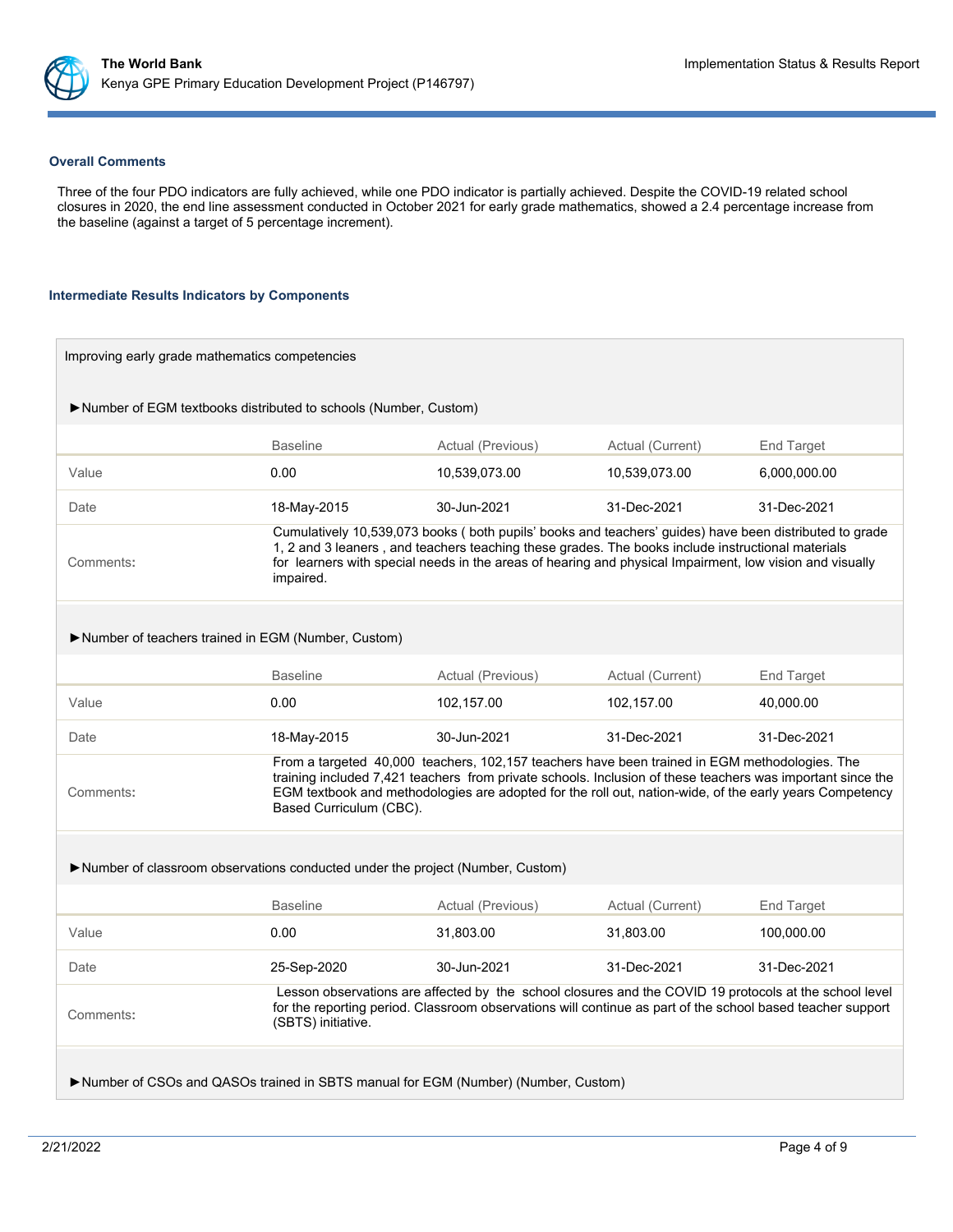

|           | <b>Baseline</b> | Actual (Previous)                                                                                     | Actual (Current) | End Target  |
|-----------|-----------------|-------------------------------------------------------------------------------------------------------|------------------|-------------|
| Value     | 0.00            | 1.587.00                                                                                              | 1.587.00         | 1.000.00    |
| Date      | 31-Jul-2019     | 30-Jun-2021                                                                                           | 31-Dec-2021      | 31-Dec-2021 |
| Comments: | COVID pandemic. | This is a new activity under the AF. The trainings were conducted after the initial delays due to the |                  |             |

| Strengthening school management and accountability                                                    |                                                                                                                                                                                                                                                                                                                                                                                                                                   |                                                                                                                                                                                                                    |                  |                   |  |
|-------------------------------------------------------------------------------------------------------|-----------------------------------------------------------------------------------------------------------------------------------------------------------------------------------------------------------------------------------------------------------------------------------------------------------------------------------------------------------------------------------------------------------------------------------|--------------------------------------------------------------------------------------------------------------------------------------------------------------------------------------------------------------------|------------------|-------------------|--|
| ► Number of participating schools receiving KCPE analysis report (Number, Custom)                     |                                                                                                                                                                                                                                                                                                                                                                                                                                   |                                                                                                                                                                                                                    |                  |                   |  |
|                                                                                                       | <b>Baseline</b>                                                                                                                                                                                                                                                                                                                                                                                                                   | Actual (Previous)                                                                                                                                                                                                  | Actual (Current) | End Target        |  |
| Value                                                                                                 | 0.00                                                                                                                                                                                                                                                                                                                                                                                                                              | 4,000.00                                                                                                                                                                                                           | 31,200.00        | 4,000.00          |  |
| Date                                                                                                  | 18-May-2015                                                                                                                                                                                                                                                                                                                                                                                                                       | 30-Jun-2021                                                                                                                                                                                                        | 31-Dec-2021      | 31-Dec-2021       |  |
| Comments:                                                                                             | KNEC scaled up analysis and access to these reports to all public and private primary schools. KNEC<br>completed analysis and distribution of school specific KCPE reports for the years 2015, 2017, 2018 and<br>2019. The reports are available on the KNEC website www.knec.ac.ke. KNEC trained about one hundred<br>and eighty-eight (188) trainers of trainers (ToT) at the County level on the utilization of these reports. |                                                                                                                                                                                                                    |                  |                   |  |
| ▶Number of teachers appraised in the participating schools (disaggregated by gender) (Number, Custom) |                                                                                                                                                                                                                                                                                                                                                                                                                                   |                                                                                                                                                                                                                    |                  |                   |  |
|                                                                                                       | <b>Baseline</b>                                                                                                                                                                                                                                                                                                                                                                                                                   | Actual (Previous)                                                                                                                                                                                                  | Actual (Current) | <b>End Target</b> |  |
| Value                                                                                                 | 0.00                                                                                                                                                                                                                                                                                                                                                                                                                              | 32,685.00                                                                                                                                                                                                          | 32,685.00        | 30,000.00         |  |
| Date                                                                                                  | 18-May-2015                                                                                                                                                                                                                                                                                                                                                                                                                       | 30-Jun-2021                                                                                                                                                                                                        | 31-Dec-2021      | 31-Dec-2021       |  |
| Comments:                                                                                             | process out of the targeted 30,000.                                                                                                                                                                                                                                                                                                                                                                                               | The TSC scaled up the TPAD initiative in all schools thus 257,948 teachers are appraised. The TPAD is<br>institutionalized. For the initially 4000 target schools, 32,685 teachers were appraised through the TPAD |                  |                   |  |
| ► Number of participating schools submitting satisfactory school improvement plans (Number, Custom)   |                                                                                                                                                                                                                                                                                                                                                                                                                                   |                                                                                                                                                                                                                    |                  |                   |  |
|                                                                                                       | <b>Baseline</b>                                                                                                                                                                                                                                                                                                                                                                                                                   | Actual (Previous)                                                                                                                                                                                                  | Actual (Current) | End Target        |  |
| Value                                                                                                 | 0.00                                                                                                                                                                                                                                                                                                                                                                                                                              | 4,000.00                                                                                                                                                                                                           | 4,000.00         | 4,000.00          |  |
| Date                                                                                                  | 18-May-2015                                                                                                                                                                                                                                                                                                                                                                                                                       | 30-Jun-2021                                                                                                                                                                                                        | 31-Dec-2021      | 31-Dec-2021       |  |
| Comments:                                                                                             | According to MoE, SIPs for the 4000 target schools were reviewed and cleared. The schools were<br>supported to prepare the SIPs by MoE/PCU in collaboration with the County project teams. The SIP<br>process entailed engagement of key stakeholders at the school level such as parents' representatives;<br>BoMs; and the county education teams                                                                               |                                                                                                                                                                                                                    |                  |                   |  |
| Number of participating schools receiving annual school grant allocation (Number, Custom)             |                                                                                                                                                                                                                                                                                                                                                                                                                                   |                                                                                                                                                                                                                    |                  |                   |  |
|                                                                                                       | <b>Baseline</b>                                                                                                                                                                                                                                                                                                                                                                                                                   | Actual (Previous)                                                                                                                                                                                                  | Actual (Current) | <b>End Target</b> |  |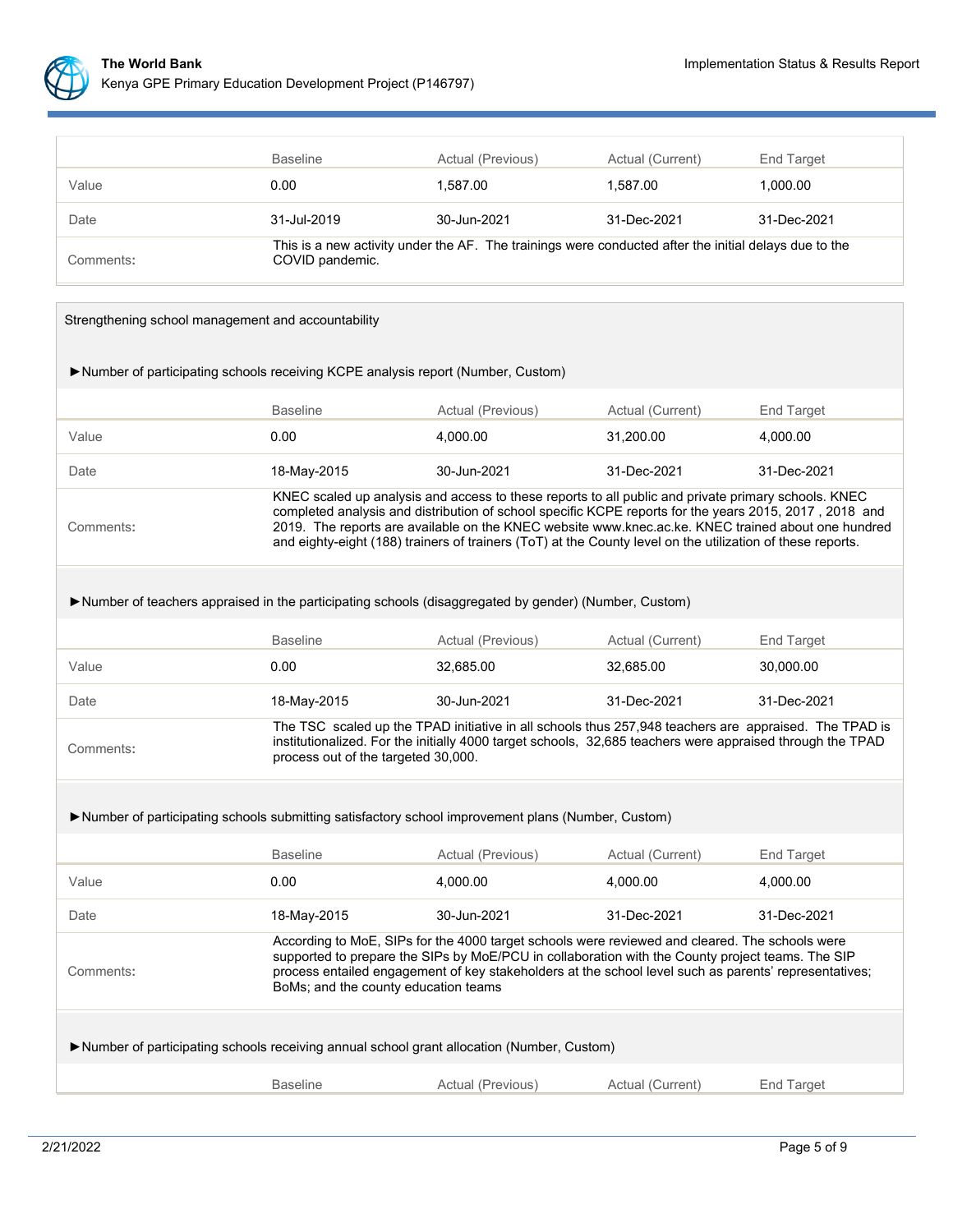

| Value                                                                                                                                                                            | 0.00                                                                                                                                                                                                                                                | 4,000.00                                                                                      | 4,000.00         | 4,000.00          |  |  |
|----------------------------------------------------------------------------------------------------------------------------------------------------------------------------------|-----------------------------------------------------------------------------------------------------------------------------------------------------------------------------------------------------------------------------------------------------|-----------------------------------------------------------------------------------------------|------------------|-------------------|--|--|
| Date                                                                                                                                                                             | 18-May-2015                                                                                                                                                                                                                                         | 30-Jun-2021                                                                                   | 31-Dec-2021      | 31-Dec-2021       |  |  |
| Comments:                                                                                                                                                                        | The target schools received the first and second tranches of US\$3000 and US\$ 2000 respectively to<br>implement the SIPs. Disbursement of the second tranche was based on a verification process by<br>MoE/PCU and the County based project teams. |                                                                                               |                  |                   |  |  |
| Number of participating schools being audited (Number, Custom)                                                                                                                   |                                                                                                                                                                                                                                                     |                                                                                               |                  |                   |  |  |
|                                                                                                                                                                                  | <b>Baseline</b>                                                                                                                                                                                                                                     | Actual (Previous)                                                                             | Actual (Current) | <b>End Target</b> |  |  |
| Value                                                                                                                                                                            | 0.00                                                                                                                                                                                                                                                | 3,893.00                                                                                      | 4,000.00         | 4,000.00          |  |  |
| Date                                                                                                                                                                             | 18-May-2015                                                                                                                                                                                                                                         | 30-Jun-2021                                                                                   | 31-Dec-2021      | 31-Dec-2021       |  |  |
| Comments:                                                                                                                                                                        | All 4,000 target schools are audited in 2021.                                                                                                                                                                                                       |                                                                                               |                  |                   |  |  |
| Number of BoMs trained in new guidelines and related operations manual for utilizing student capitation grants in primary schools<br>(disaggregated by gender). (Number, Custom) |                                                                                                                                                                                                                                                     |                                                                                               |                  |                   |  |  |
|                                                                                                                                                                                  | <b>Baseline</b>                                                                                                                                                                                                                                     | Actual (Previous)                                                                             | Actual (Current) | <b>End Target</b> |  |  |
| Value                                                                                                                                                                            | 0.00                                                                                                                                                                                                                                                | 46,366.00                                                                                     | 46,366.00        | 10,000.00         |  |  |
| Date                                                                                                                                                                             | 31-Jul-2019                                                                                                                                                                                                                                         | 30-Jun-2021                                                                                   | 31-Dec-2021      | 31-Dec-2021       |  |  |
| Comments:                                                                                                                                                                        | This is a new activity under the AF. To date, 46,366 Board of management committees/School Board of<br>members in 23,900 schools have been trained (31,993 males and 14,373 females).                                                               |                                                                                               |                  |                   |  |  |
| Strengthening capacity for evidence-based policy development at national level                                                                                                   |                                                                                                                                                                                                                                                     |                                                                                               |                  |                   |  |  |
| ▶ Percentage of primary schools submitting EMIS data (Percentage, Custom)                                                                                                        |                                                                                                                                                                                                                                                     |                                                                                               |                  |                   |  |  |
|                                                                                                                                                                                  | <b>Baseline</b>                                                                                                                                                                                                                                     | Actual (Previous)                                                                             | Actual (Current) | <b>End Target</b> |  |  |
| Value                                                                                                                                                                            | 60.00                                                                                                                                                                                                                                               | 70.00                                                                                         | 90.00            | 98.00             |  |  |
| Date                                                                                                                                                                             | 18-May-2015                                                                                                                                                                                                                                         | 30-Jun-2021                                                                                   | 31-Dec-2021      | 31-Dec-2021       |  |  |
| Comments:                                                                                                                                                                        | the NEMIS online portal.                                                                                                                                                                                                                            | 99 percent of secondary schools and 90 percent of primary schools have submitted data through |                  |                   |  |  |
| Sector diagnosis covering access, equity and efficiency (Yes/No, Custom)                                                                                                         |                                                                                                                                                                                                                                                     |                                                                                               |                  |                   |  |  |
|                                                                                                                                                                                  | <b>Baseline</b>                                                                                                                                                                                                                                     | Actual (Previous)                                                                             | Actual (Current) | End Target        |  |  |
| Value                                                                                                                                                                            | No                                                                                                                                                                                                                                                  | Yes                                                                                           | Yes              | Yes               |  |  |
| Date                                                                                                                                                                             | 18-May-2015                                                                                                                                                                                                                                         | 30-Jun-2021                                                                                   | 31-Dec-2021      | 31-Dec-2021       |  |  |
| Comments:                                                                                                                                                                        | An Education Sector Analysis (ESA) report was developed in 2018. The ESA was informed by various<br>studies and learning assessments conducted under the project and by other partners.                                                             |                                                                                               |                  |                   |  |  |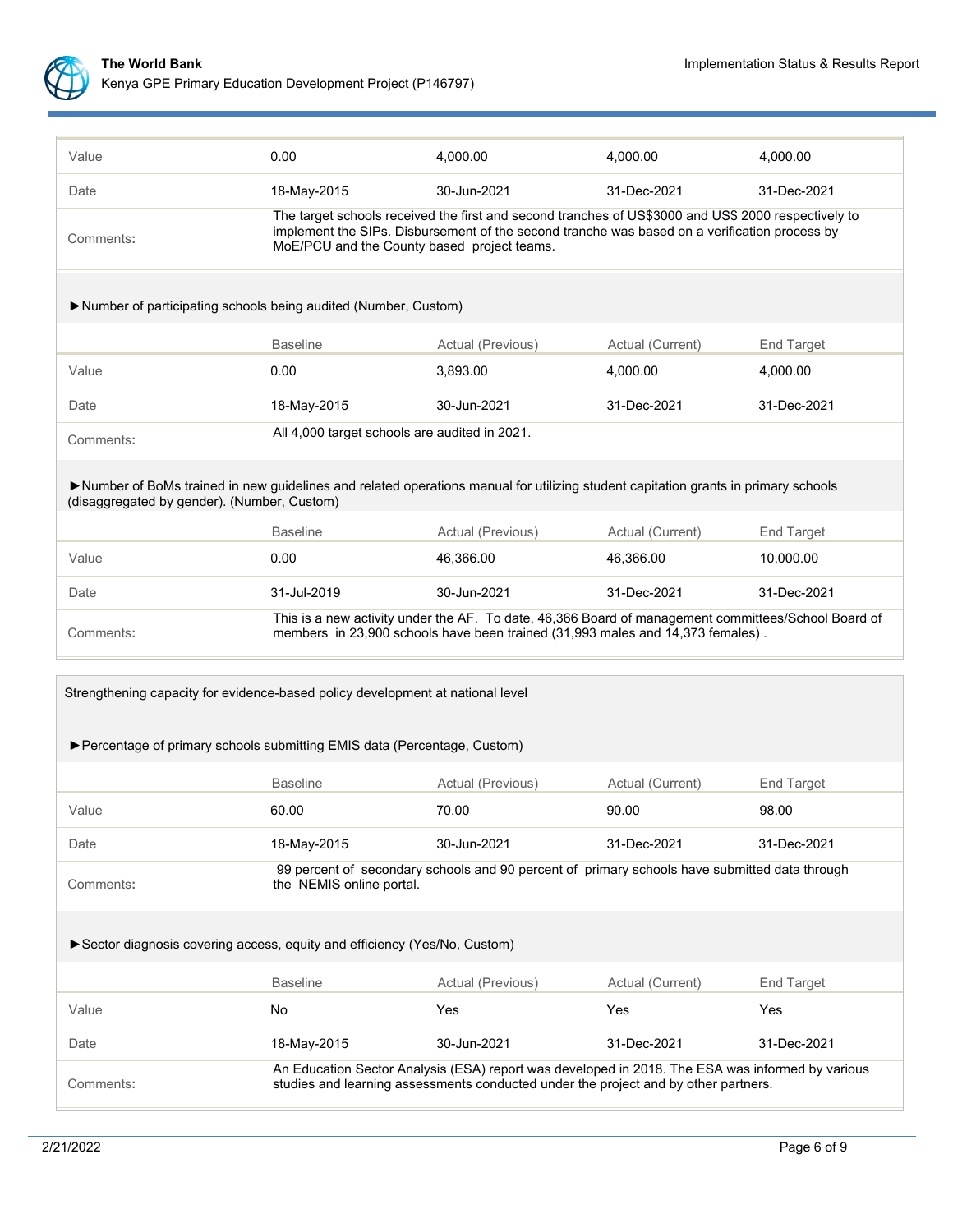

| ► Preparation of the next five year education sector plan launched (Yes/No, Custom)                                          |                                                                                                                                                     |                                                                                            |                  |             |
|------------------------------------------------------------------------------------------------------------------------------|-----------------------------------------------------------------------------------------------------------------------------------------------------|--------------------------------------------------------------------------------------------|------------------|-------------|
|                                                                                                                              | <b>Baseline</b>                                                                                                                                     | Actual (Previous)                                                                          | Actual (Current) | End Target  |
| Value                                                                                                                        | <b>No</b>                                                                                                                                           | Yes                                                                                        | Yes              | Yes         |
| Date                                                                                                                         | 18-May-2015                                                                                                                                         | 30-Jun-2021                                                                                | 31-Dec-2021      | 31-Dec-2021 |
| Comments:                                                                                                                    | Development of the NESSP was completed. The NESSP was largely informed by the findings of the ESA.<br>The document was validated and dissemination. |                                                                                            |                  |             |
| ▶Number of technical staff at KNEC trained in monitoring learning assessment skills (Number) (Number, Custom)                |                                                                                                                                                     |                                                                                            |                  |             |
|                                                                                                                              | <b>Baseline</b>                                                                                                                                     | Actual (Previous)                                                                          | Actual (Current) | End Target  |
| Value                                                                                                                        | 0.00                                                                                                                                                | 0.00                                                                                       | 28.00            | 20.00       |
| Date                                                                                                                         | 31-Jul-2019                                                                                                                                         | 30-Jun-2021                                                                                | 31-Dec-2021      | 31-Dec-2021 |
| Comments:                                                                                                                    |                                                                                                                                                     | This is a new activity under the AF. 17 of the target staff were supported under the ACER. |                  |             |
| ► Publication of annual secondary education statistical booklet for 2019 and 2020 (Disaggretared by gender) (Yes/No, Custom) |                                                                                                                                                     |                                                                                            |                  |             |
|                                                                                                                              | <b>Baseline</b>                                                                                                                                     | Actual (Previous)                                                                          | Actual (Current) | End Target  |
| Value                                                                                                                        | <b>No</b>                                                                                                                                           | <b>No</b>                                                                                  | Yes              | Yes         |
| Date                                                                                                                         | 31-Jul-2019                                                                                                                                         | 30-Jun-2021                                                                                | 31-Dec-2021      | 31-Dec-2021 |
| Comments:                                                                                                                    | This is new activity under the AF. The 2020 education statistical booklet is finalized. 2019 data was<br>published.                                 |                                                                                            |                  |             |
|                                                                                                                              |                                                                                                                                                     |                                                                                            |                  |             |

| Project coordination, monitoring and evaluation                                                                                                                                     |                   |                  |              |  |  |  |  |  |
|-------------------------------------------------------------------------------------------------------------------------------------------------------------------------------------|-------------------|------------------|--------------|--|--|--|--|--|
| Students benefiting from direct interventions to enhance learning (Number, Corporate)                                                                                               |                   |                  |              |  |  |  |  |  |
| <b>Baseline</b>                                                                                                                                                                     | Actual (Previous) | Actual (Current) | End Target   |  |  |  |  |  |
| 6,000,000.00                                                                                                                                                                        | 7,476,697.00      | 7,476,697.00     | 7,000,000.00 |  |  |  |  |  |
| 31-Jul-2019                                                                                                                                                                         | 30-Jun-2021       | 31-Dec-2021      | 31-Dec-2021  |  |  |  |  |  |
| This indicator includes target beneficiaries for the AF interventions.<br>Comments:                                                                                                 |                   |                  |              |  |  |  |  |  |
| Students benefiting from direct interventions to enhance learning - Female (Number, Corporate Supplement)<br><b>Baseline</b><br>Actual (Previous)<br>Actual (Current)<br>End Target |                   |                  |              |  |  |  |  |  |
| 0.00                                                                                                                                                                                | 53.00             | 53.00            | 40.00        |  |  |  |  |  |
|                                                                                                                                                                                     |                   |                  |              |  |  |  |  |  |

►Direct Project beneficiaries by component (Number, Custom)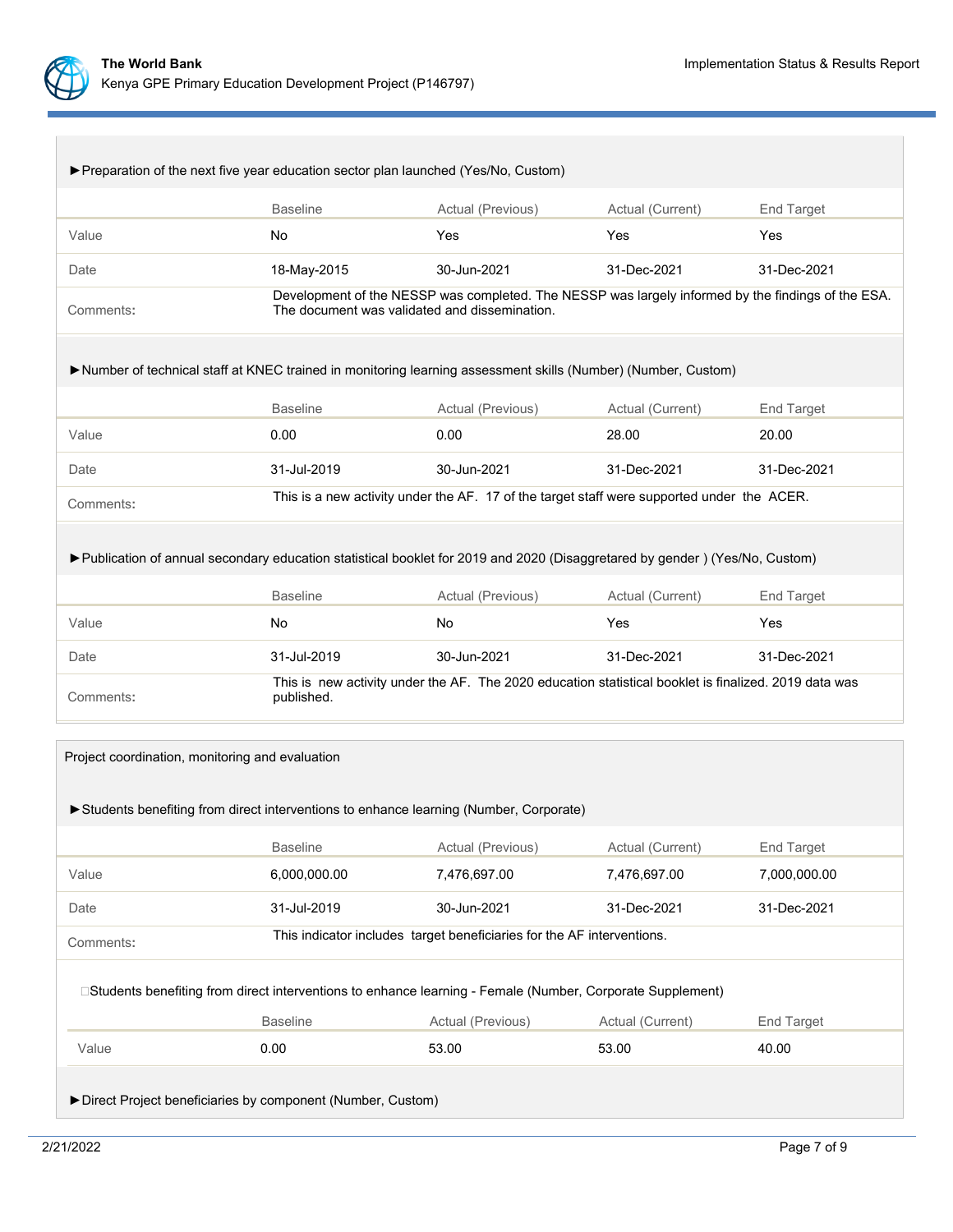

|                                                                                                | <b>Baseline</b>                                                                       | Actual (Previous) | Actual (Current) | End Target   |  |  |  |  |  |
|------------------------------------------------------------------------------------------------|---------------------------------------------------------------------------------------|-------------------|------------------|--------------|--|--|--|--|--|
| Value                                                                                          | 7,258,427.00                                                                          | 8,334,811.00      | 8,334,811.00     | 7,300,000.00 |  |  |  |  |  |
| Date                                                                                           | 31-Jul-2019                                                                           | 30-Jun-2021       | 31-Dec-2021      | 31-Dec-2021  |  |  |  |  |  |
| Comments:                                                                                      | This indicator will be updated by Component once all AF interventions are rolled out. |                   |                  |              |  |  |  |  |  |
| A report on beneficiary survey and feedback report produced and disseminated. (Yes/No, Custom) |                                                                                       |                   |                  |              |  |  |  |  |  |
|                                                                                                | <b>Baseline</b>                                                                       | Actual (Previous) | Actual (Current) | End Target   |  |  |  |  |  |
| Value                                                                                          | <b>No</b>                                                                             | No.               | Yes              | Yes          |  |  |  |  |  |
| Date                                                                                           | 31-Jul-2019                                                                           | 30-Jun-2021       | 31-Dec-2021      | 31-Dec-2021  |  |  |  |  |  |
| Comments:                                                                                      | The survey was conducted.                                                             |                   |                  |              |  |  |  |  |  |

### **Overall Comments**

Largely, the project has achieved most of the intermediate results indicators (IRIs) expect for two IRS which are partially achieved (classroom observations and percentage of school submitting EMIS data).

### **Performance-Based Conditions**

### **Data on Financial Performance**

## **Disbursements (by loan)**

| Project                    | Loan/Credit/TF | <b>Status</b> | Currency      | Original | Revised      | Cancelled                 | Disbursed   | Undisbursed        | % Disbursed       |
|----------------------------|----------------|---------------|---------------|----------|--------------|---------------------------|-------------|--------------------|-------------------|
| P146797                    | TF-18863       | Closed        | <b>USD</b>    | 88.40    | 88.40        | 0.00                      | 88.40       | 0.00               | 100%              |
| P146797                    | TF-B0830       | Closed        | USD           | 9.48     | 9.48         | 0.00                      | 8.93        | 0.55               | 94%               |
| <b>Key Dates (by loan)</b> |                |               |               |          |              |                           |             |                    |                   |
| Project                    | Loan/Credit/TF | <b>Status</b> | Approval Date |          | Signing Date | <b>Effectiveness Date</b> |             | Orig. Closing Date | Rev. Closing Date |
| P146797                    | TF-18863       | Closed        | 18-May-2015   |          | 04-Jun-2015  | 08-Jul-2015               |             | 31-Mar-2019        | 31-Dec-2021       |
| P146797                    | TF-B0830       | Closed        | 27-Dec-2019   |          | 06-Jan-2020  | 06-Jan-2020               | 31-Dec-2021 |                    | 31-Dec-2021       |

### **Cumulative Disbursements**